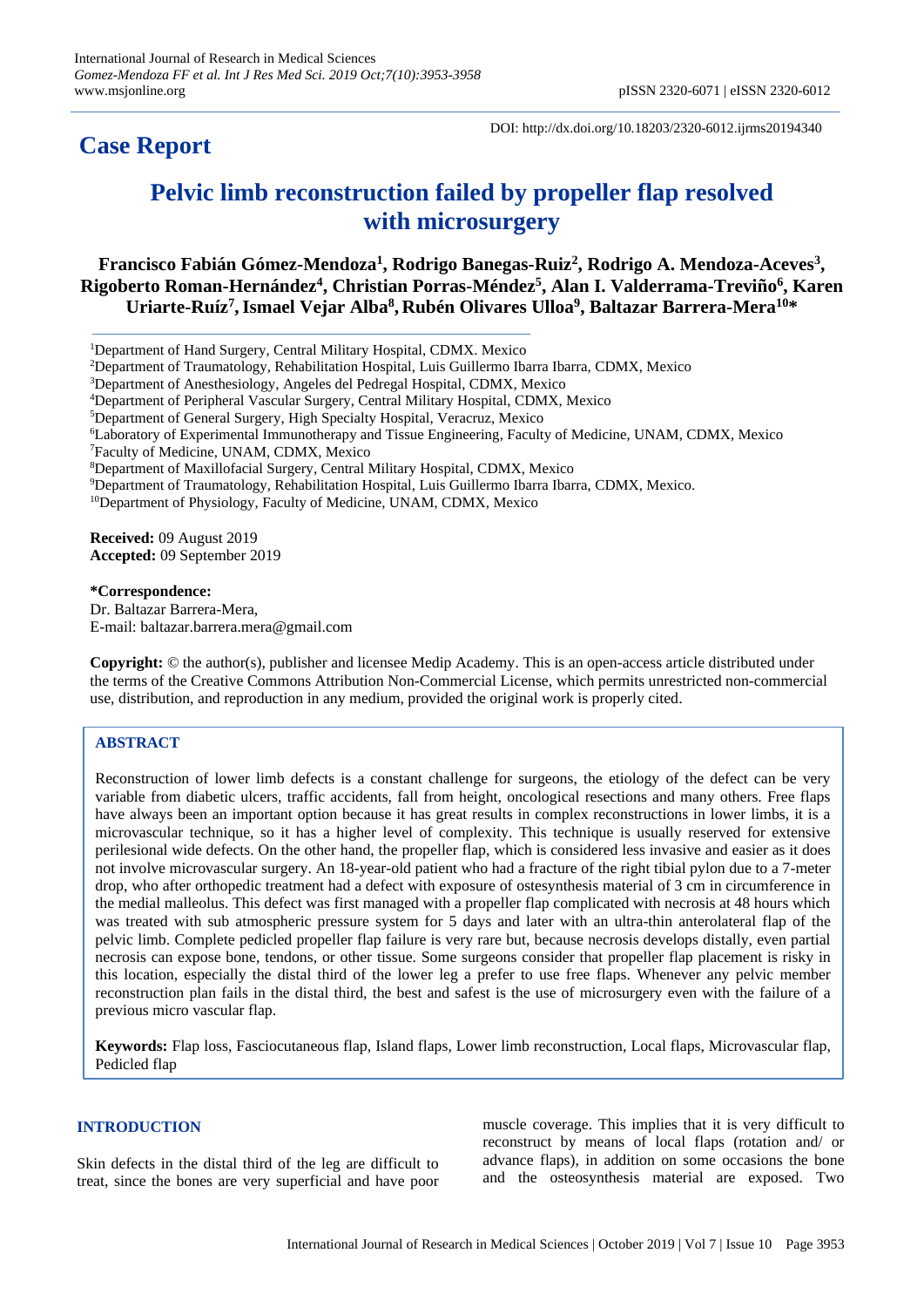therapeutic alternatives have been proposed for the recovery of skin defects in the distal third of pelvic limb: propeller flaps and microsurgery. Propeller flaps allow bringing proximal skin distally to cover average size defects that would otherwise require a free flap. Free flaps are still the gold standard for large defects, but propeller perforator flaps are an appealing option for small and medium defects.<sup>1</sup>

Skin defects in lower limbs can be commonly managed with free flaps,<sup>2</sup> although due to the greater vascular anatomical knowledge, different strategies have been implemented such as the propeller perforator flaps that is commonly used in small wounds and compared to the free flap is less invasive, technically simple and effective.<sup>3</sup> Hyakusoku et al. first used the term 'propeller flap' in 1991, describing two subcutaneous pedicled island flaps, vascularized by a perforator artery in the center and rotated 90˚, for the reconstruction of skin scar contractures in burn patients.<sup>4</sup>

A clear definition of propeller flap was given in 2009 by the advisory panel of the first Tokyo meeting on perforator and propeller flaps, who defined it as an "island flap that reaches the recipient site through an axial rotation." The difference between a propeller flap and other pedicled flaps is that the rotation in the case of a propeller flap is "axial": this means that the flaps turn around a pivot that is made of the pedicle and this is

similar to a propeller.<sup>1,5</sup> The ability to rotate the propeller perforator flaps up to 180˚, which we performed in 82% of the cases, makes it extremely versatile to reconstruct defects of the middle and distal third of the leg, as has been reported in other series.<sup>4-7</sup>

Reconstruction of lower limb defects has always been a challenge, since it is known for poor wound healing and scare source of flaps for reconstruction. Nevertheless, it is a fundamental topic since it has lots of indications, such as reconstruction of traffic accident defects, fall form height, oncological resections, burns, post infection cellulitis debridement and many more. There are two main ways to reconstruct lower limb defects, free flaps and propeller flaps.<sup>8</sup> Free flaps have been reserved for cases with extensive perilesional scarring and medium or large sized defects, as it requires microsurgical reconstruction this is a much more complex technique.<sup>9</sup>

Some of the flaps that can be used are: Latissimus dorsi, anterolateral thigh, rectus abdominis, gracilis and anterior serratus. The overall failure of free flaps is 3.9%.<sup>9</sup> Propeller flaps requires microsurgical dissection but does not require vascular anastomosis, thus they can be defined as microsurgical no microvascular flap. Avoiding vascular sutures make the surgical act quicker in comparison with microvascular flaps. Some of the advantages of this technique include versatility as the flap may be selected on the perforary artery according to the defect type.<sup>8</sup>

| Table 1: Comparison between free flap versus propeller flap. |  |  |  |
|--------------------------------------------------------------|--|--|--|
|                                                              |  |  |  |

|                                  | <b>Free Flap</b>                                                                                                                                                                           | <b>Propeller Flap</b>                                                                                                                                                                   |  |  |  |
|----------------------------------|--------------------------------------------------------------------------------------------------------------------------------------------------------------------------------------------|-----------------------------------------------------------------------------------------------------------------------------------------------------------------------------------------|--|--|--|
| <b>Indications</b>               | Extensive perilesional scarring Medium sized defects<br>Wide defects<br>Sparse local tissue<br>Important devascularization of tegument<br>with subdermal and supra-fascial plexus injuries | Small defects<br>Local tissues in good conditions<br>Elderly patients<br>Patients who cannot undergo microsurgical<br>procedure                                                         |  |  |  |
| Frequent<br>Applications         | Reconstruction of lower limb defects, knee, ankle and foot                                                                                                                                 |                                                                                                                                                                                         |  |  |  |
| Complications                    | Partial necrosis 2.7%<br>Infections 4.45%<br>Hematoma 2.88%<br>Wound dehiscence 2.38%                                                                                                      | Partial necrosis $6.8\%$ (p=0.001)<br>Infection 1.22% ( $p=0.009$ )<br>Hematoma 1.21% (p>0.05)<br>Wound dehiscence $0.26\%$ (p $>0.05$ )<br>Venous congestion<br>Vascular insufficiency |  |  |  |
| Etiology of<br>defect            | Posttraumatic, oncological resection, chronic ulcer, postoperative complications, osteomyelitis, pressure<br>sores, burn injuries, diabetic ulcer, unstable scar, burns                    |                                                                                                                                                                                         |  |  |  |
| Considerations                   | Shorter healing time<br>Better global aesthetic results<br>Less partial necrosis<br>Needs microvascular anastomosis                                                                        | Simpler<br>Less invasive<br>Preserves main vascular trunks, nerves and<br>muscles<br>Avoids need for micro anastomosis                                                                  |  |  |  |
| Coverage<br><b>Failure Rates</b> | Partial necrosis is quite rare and does not develop<br>above the elements for which coverage is most<br>important                                                                          | Failure is very rare but because necrosis<br>develops distally, even partial necrosis can<br>expose bone, tendons or other tissue                                                       |  |  |  |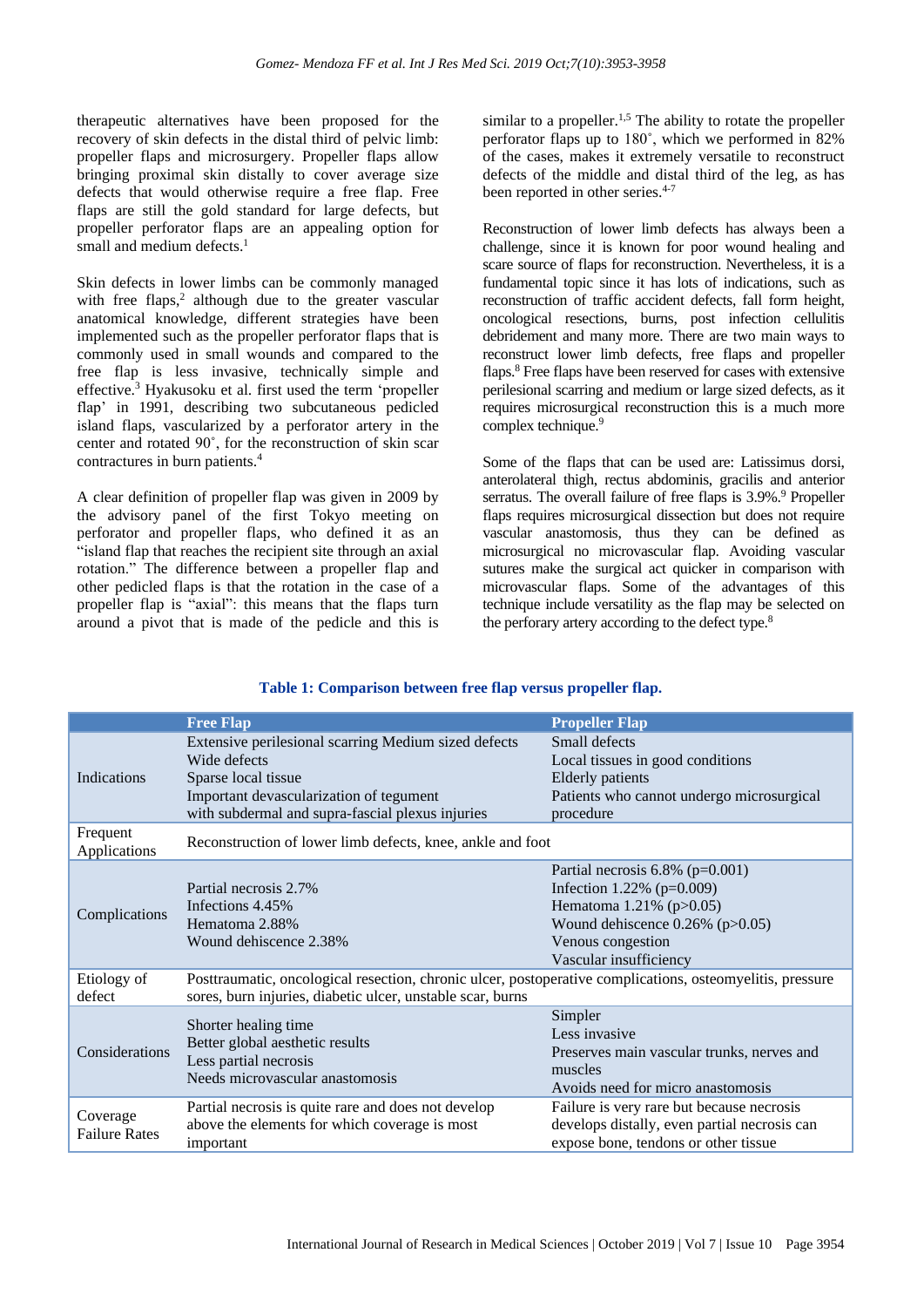#### *Indications for propeller flaps*

Indications for propeller flaps are small or medium-sized defects located in a well-vascularized area with healthy surrounding tissues. This reconstructive technique can be performed with a single-stage approach. More than vascularity and traditional length/width ratios, the most important factors to consider are the quality and volume of the soft tissue transferred, scar orientation and, above all, proper planning of the flap, in order to allow direct donor site closure without tension in the area. When these indications were respected, propeller flaps showed great success rate with low morbidity, quick recovery, good aesthetic outcomes and reduced cost.<sup>10</sup> Increased knowledge of vascular anatomy allowed for refinements in reconstructive strategy and flap harvesting techniques. 11-12 Recently, propeller perforator flaps have gained popularity as a reconstructive tool for lower limb defects of average size; compared with free flaps, propeller perforator flaps are considered simpler and less invasive, although effective.5,13,14 Which option to choose? Both techniques have advantages and disadvantages, as well as indications, for which we have created a comparative table to pick the option that will

best fit outpatient (Table 1).<sup>6,8,9</sup> Authors do not see it as a step treatment, we consider the concept of "reconstructive elevator" favoring the use of more complex reconstruction if it favors the patient context.

#### *Complications*

#### *Partial or complete flap necrosis*

The inclusion of scar tissue in the flap design may be associated with a partial necrosis. or excessive tension in the closure of the defect.<sup>15</sup> This is why sometimes recommended the laminar skin graft for the donor site of the flap, which will always become a more common option as the defect is more distal, due to the lack of displacement of the tissues in the leg, as we did in 14.3% of the cases.<sup>16</sup> Full flap loss rates appear to be approximately 5% with partial flap loss rates being approximately  $2\frac{3}{10}$  and  $\frac{100}{17}$  One option of treatment is delay technique, in which the flap is transferred to its initial position on day 1 postoperatively and retransferred to the defect on day 21 after the initial operation. The propeller flap complications are shown in Table 2.

#### **Table 2: Propeller Flap complications.**

| <b>Complication</b>                  | <b>Diagnosis</b>                                                             | <b>Treatment</b>                                                                                                                                         |
|--------------------------------------|------------------------------------------------------------------------------|----------------------------------------------------------------------------------------------------------------------------------------------------------|
| Complete or partial<br>flap necrosis | Color changes, clear signs of necrosis                                       | Salvage surgery<br>for poor circulation postoperatively using delay<br>technique<br><b>Debridement</b><br>Healing by secondary intention<br>Microsurgery |
| Infection                            | Systemic inflammatory response syndrome                                      | Broad spectrum antibiotics                                                                                                                               |
| Venous congestion                    | Patency in distal venous anastomosis can be<br>checked with acoustic Doppler | Negative pressure wound therapy<br><b>Secondary Healing</b>                                                                                              |
| Edema or swelling                    | Skin ischemia or flap congestion                                             | Release the sutures                                                                                                                                      |

#### *Venous congestion*

It is the major postoperative complication and the primary cause of flap necrosis, the perforator venous wall is much thinner than the perforator arterial wall, so it has greater chance of venous congestion when rotated up to  $180^{\circ}.8,18$ Venous insufficiency should be distinguished from the temporary congestion that often characterizes perforator flaps and fades out with stabilization of flow.

True venous insufficiency worsens with time and should be promptly recognized and treated. A small number of cases evolve in necrosis, so that deep vital tissue is still present at the recipient site. Cases of mild venous congestions in thin flaps can be addressed with venous hygiene therapy.

A precise preoperative plan, proper pedicle processing, and flap design can reduce the rate of venous congestion. <sup>18</sup> Depending on the degree of vein insufficiency, it can be solved with a conservative treatment and secondary healing, or if it is significant and worsens over time, reexploration an venous supercharging are the best option. Should venous supercharging not be feasible, an alternative option is to temporarily derotate the flap (a few days) to relieve torsion on the pedicle and let the circulation settle. 1,9,13,19.

#### *Edematous and swollen flap*

If the sutures are too tight within the first 24 to 48 hours the flap can become edematous and swell, at these time stitches can cause constriction. Physicians should check for any skin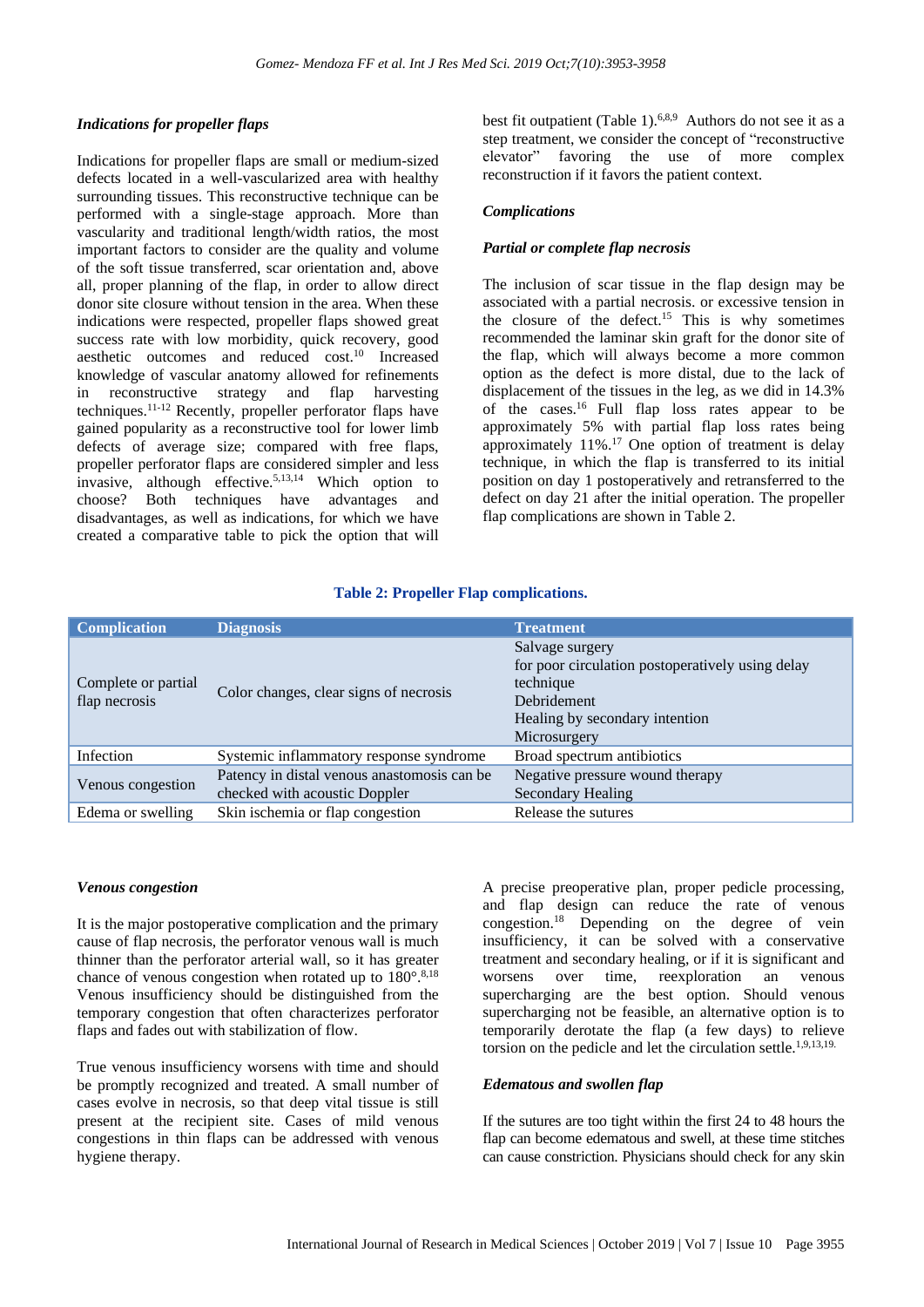ischemia or flap congestion caused by stitches and release the sutures in case of bad evolution.<sup>20,21</sup>

#### *Partial or complete skin necrosis*

The proximal part of the flap which is used for defect coverage sometimes suffers from partial skin necrosis due to venous congestion. This can be prevented with adequate dissection, loose suturing, post-operative drainage and massage. $22$  An important part of distal necrosis can be managed by secondary intention healing.<sup>21</sup> If it is severe it may need a second reconstruction.<sup>10</sup>

#### *Arterial Insufficiency*

This complication is extremely rare: accurate planning of the flap and choice of the perforator help preventing it. When, due to persistence of arterial spasm, the flap remains pale due to insufficient arterial inflow, the flap can be derotated to its original position for a few days before rotating it.<sup>1,13,19</sup>

#### *Propeller Flap Failure. What now?*

Complete pedicled propeller flap failure is very rare but, because necrosis develops distally, even partial necrosis can expose bone, tendons, or other tissue. Bekara et al. 2018 reported a weighted coverage failure rate of 5.24%. Some surgeons consider that propeller flap placement is risky in this location, especially the distal third of the lower leg a prefer to use free flaps.<sup>9</sup>

D'Arpa et al. in their series of 85 patients, performed venous anastomoses on two forearm propeller perforator flaps when the flaps were complicated by venous congestion soon after surgery.<sup>13</sup> Other rescue measures or procedures used in flap complication or total failure can be: stitches removal, leeches, puncture and dressing heparinization, and flap derotation. The election of the procedure will be based on the context of the patient as well as the available resources. 20

#### **CASE REPORT**

For 18-year-old male patient, lends a fracture of the right tibial pylon due to a 7-meter drop, was admitted to the National Rehabilitation Hospital by the Traumatology Department, division in microsurgery. For the treatment of the fracture, an open reduction with internal fixation was performed 10 days after hospitalization (due to the intense soft tissue damage). Skin defect was observed with exposure of osteosynthesis material, 3 cm in circumference in the medial malleolus. (Figure 1)

So it was decided to perform flap in propeller, which evolved satisfactorily but presented necrosis of the distal edge at 48 hours, reason why which was removed leaving sub atmospheric pressure system as temporary coverage for 5 days.

Subsequently, it was scheduled for reconstruction with an ultra-thin anterolateral flap of the left pelvic limb, Figure 2, which evolved satisfactorily Figure 3.



**Figure 1: Propeller flap. (A)Propeller flap marking. (B)Approach of the cutaneous defect of the medial malleolus where bone exposure can be seen. (C)Cutaneous coverage through the rotation of perforating flap (propeller flap).**



**Figure 2: Residual skin defect, flap necrosis and new anastomosis. (A)Residual skin defect, after removal of flap necrosis, the adequate integration of the full thickness skin graft is observed in the proximal part of the skin defect. (B) and (C) Anastomosis of the antero lateral thigh flap thinned to the posterior tibial vascular package.**



**Figure 3: Final result 7 days after surgery. (A) Final result 7 days after surgery. (B) Adequate documented flows with acoustic doppler.**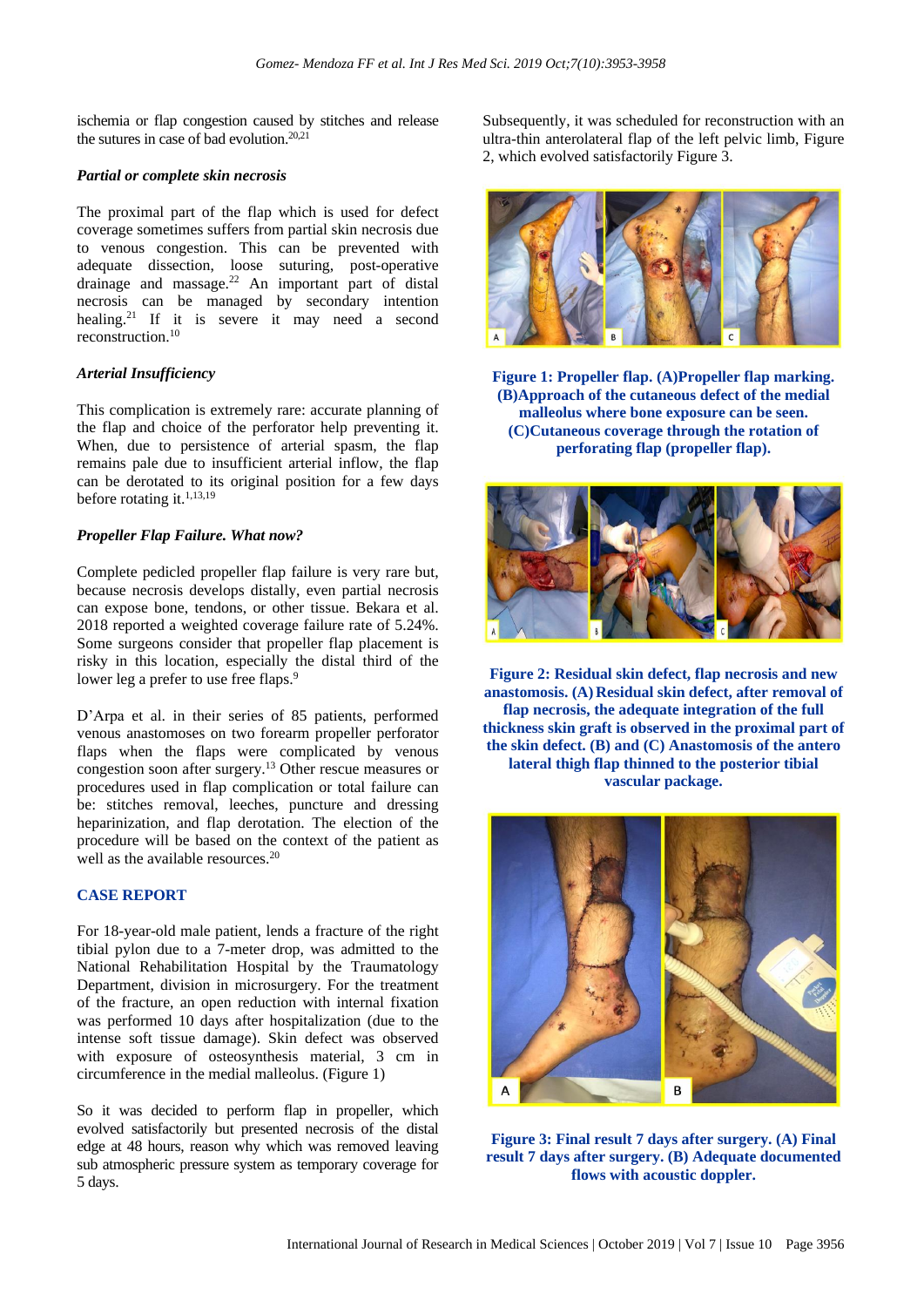#### **DISCUSSION**

In lower limb reconstruction, defects of the lower third of the leg are a challenging problem, due to the paucity of local tissues available for reconstruction.<sup>19</sup> In 2016, A. Sisti et al, performed a literature review based on clinical studies using propeller flaps as a reconstructing technique. Overall, 1,315 propeller flaps were reported in 1,242 patients. Complications were observed in 281/1242 patients (22.6%) occurring more frequently in the lower limbs (31.8%). Partial flap necrosis and venous congestion were the most frequent complications. The complications' rate was significantly higher in infants  $(<10$  years old) and in the older population  $(>70)$  years old).<sup>21</sup> It has been shown that propeller flap may be useful in the reconstruction of lower limbs but some groups do not consider it as the first treatment option since there are no differences between PPF and free flaps.<sup>3</sup> Therefore, its use must be careful, selecting patients according to the size of the wound, location, contamination, type of wound, morbidity of the donor site, type of bone fixation and aesthetic results. $22,23$  The application of the pedicle perforator flaps and its propeller variant for leg reconstruction has many advantages. The main artery and underlying muscle are preserved, and the need to perform a microsurgical anastomosis is avoided.<sup>16</sup>

Dissection of the flap is relatively fast, and it has the thickness, texture, and pigmentation of the site that has been lost, replacing with the "like with like" principle.<sup>24</sup> Based on the results obtained in our study, we consider that perforator propeller flaps are ideal in reconstructing small-medium defects of the middle and distal third of the leg, being safe, easy to perform, providing similar tissue in texture and thickness of damaged tissues, with low donorsite morbidity.<sup>16</sup> As reported by D'Arpa et al., free flaps are still the gold-standard for large defects in lower limb, but propeller perforator flaps are an appealing option for small and medium defects, especially at the level of the lower leg and foot.<sup>1,10</sup>

#### **CONCLUSION**

As the anatomical/ vascular knowledge increases and the human resources and supplies in microsurgery increase, the concept of reconstructive elevator will be used more and the reconstructive ladder discarded. The main objectives in the reconstruction of the pelvic limb are: adequate skin coverage, stable coverage, use of footwear, less expensive, restore movement and sensory functions in less than 15 days.

Whenever any pelvic member reconstruction plan fails in the distal third, the best and safest is the use of microsurgery even with the failure of a previous micro vascular flap.

*Funding: No funding sources Conflict of interest: None declared Ethical approval: Not Required*

#### **REFERENCES**

- 1. Salvatore D'Arpa, Francesca Toia, Roberto Pirrello, Francesco Moschella, Adriana Cordova. Propeller Flaps: A Review of Indications, Technique, and Results. BioMed Res Intern. 2014; 1-7.
- 2. Soltanian H, Garcia RM, Hollenbeck ST. Current concepts in lower extremity reconstruction. Plast Reconstr Surg. 2015;136(06):815e-29e.
- 3. Cajozzo M, Toia F, Innocenti A, Tripoli M, Zabbia G, D'Arpa S, et al. Retrospective Analysis in Lower Limb Reconstruction: Propeller Perforator Flaps versus Free Flaps. J Reconstr Microsurg. 2017;33:S34-9.
- 4. Hyakusoku H, Yamamoto T, Fumiiri M. The propeller flap method. Br J Plast Surg. 1991;44(1): 53-4.
- 5. Pignatti M, Ogawa R, Hallock GG, Mateev M, Georgescu AV, Balakrishnan G, et al. The Tokyo consensus on propeller flaps. Plastic Reconstructive Surgery. 2011 Feb 1;127(2):716-22.
- 6. Gir P, Cheng A, Oni G, Mojallal A, Saint-Cyr M. Pedicled perforator (propeller) flaps in lower extremity defects: A systematic review. J Reconstr Microsurg. 2012;28(9): 595-601.
- 7. Hallock GG. Direct and indirect perforator flaps: the history and the controversy. Plast Reconstr Surg. 2003;111(2):855-66.
- 8. Yasir M, Haffez A, Harron R. Perforator flaps for reconstruction of lower limb defects. World J Plast Surg. 2017(1):74-81.
- 9. Bekara F, Herlin C, Sombda S, Runz A, Grolleau J, Chaput B. Free versus perforator-pedicled propeller flaps in lower extremity reconstruction: What is the safest coverage? A meta-analysis. Microsurgery. 2018;38(1):109-19.
- 10. Andrea Sisti, Carlo D'Aniello, Leonardo Fortezza, Juri Tassinari, Roberto Cuomo, Luca Grimaldi, et al. Propeller Flaps: A Literature Review. in vivo. 2016;30:351-74.
- 11. Taylor GI, Palmer JH. The vascular territories (angiosomes) of the body: experimental study and clinical applications. Br J Plast Surg. 1987;40(02):113-4.
- 12. Saint-Cyr M, Wong C, Schaverien M, Mojallal A, Rohrich RJ. The perforasome theory: vascular anatomy and clinical implications. Plast Reconstr Surg. 2009;124(05):1529-44.
- 13. D'Arpa S, Cordova A, Pignatti M, Moschella F. Freestyle pedicled perforator flaps: safety, prevention of complications, and management based on 85 consecutive cases. Plast Reconstr Surg. 2011;128(04):892-906
- 14. Teo TC. The propeller flap concept. Clin Plast Surg. 2010;37(04):615-26.
- 15. Teo TC. Reconstrucción de la extremidad inferior con colgajos de perforantes locales. Cirugía Plástica Ibero-Latinoamericana. 2006 Dec;32(4):287-92.
- 16. Mendieta M, Cabrera R, Siu A, Altamirano R, Gutierrez S. Perforator Propeller Flaps for the Coverage of Middle and Distal Leg Soft-tissue